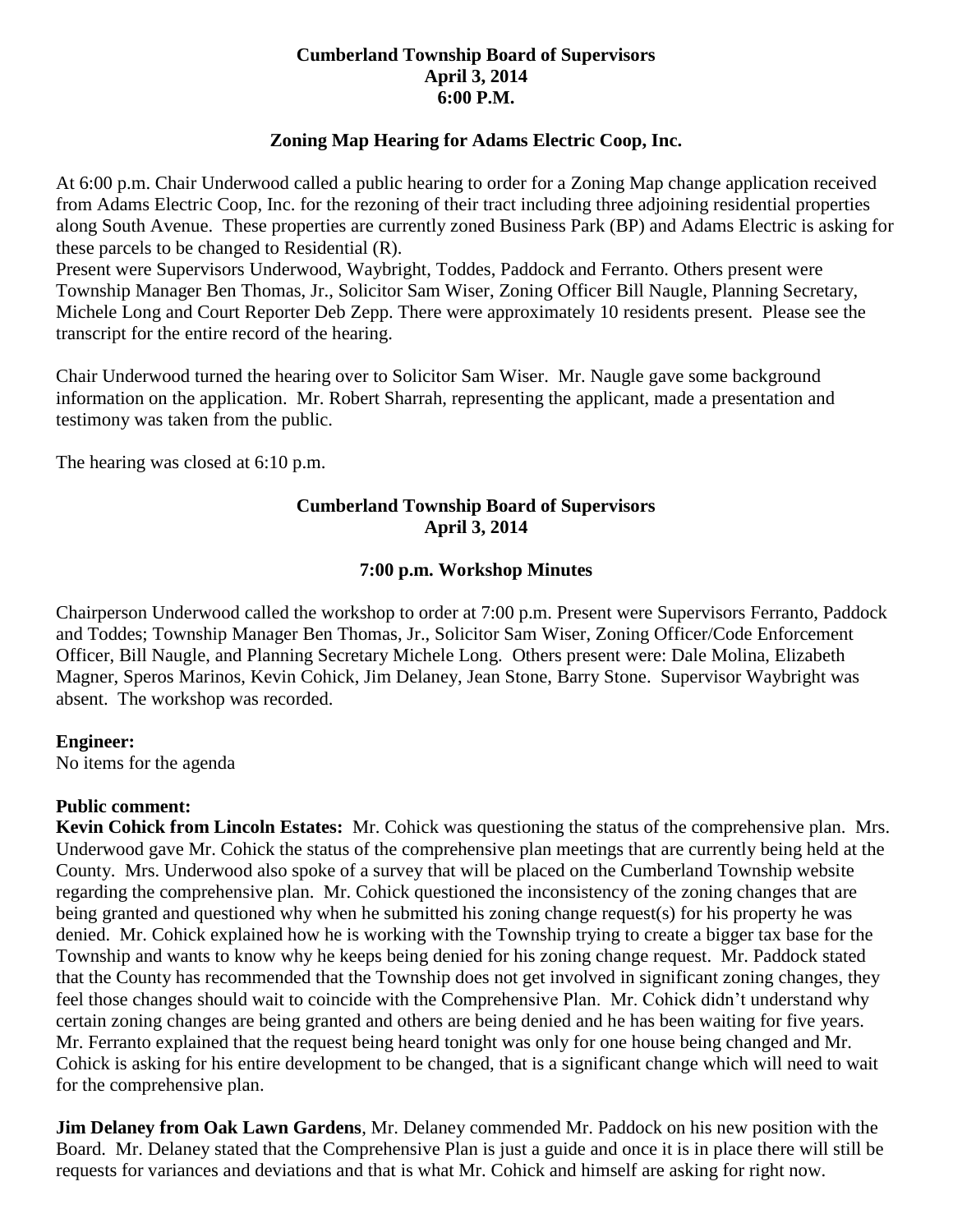Mrs. Underwood asked the Board if they wished to take action on the Hearing that was held this evening. Mr. Wiser, Township Attorney, explained the legal timeline to the Board.

**Mr. Ferranto made a motion to accept the Adams Electric Coop Zoning change the subject lots from Business Park (BP) to Residential (R).**

| 2 <sup>nd</sup> by Mr. Paddock |                       |               |
|--------------------------------|-----------------------|---------------|
| <b>Roll Call Vote:</b>         | Mr. Ferranto:         | Yes           |
|                                | Mr. Paddock:          | Yes           |
|                                | Mr. Toddes:           | Yes           |
|                                | <b>Mrs. Underwood</b> | Yes           |
|                                | Mr. Waybright         | <b>Absent</b> |
| Vote 4-0 (Waybright Absent)    |                       |               |
| <b>Motion Carried</b>          |                       |               |

#### **Manager:**

Mr. Thomas spoke of a news release going out from Adams County Planning in reference to the Comprehensive Plan regarding a survey that is available for all citizens to participate in. The survey will be on the Cumberland Township website also.

#### **Solicitor:**

Mr. Wiser stated that the Township did receive the full payment for the fines issued to Advanced Disposal Service for their deficiencies of service.

#### **Committee Reports:**

Mrs. Underwood announced that the Memorial Service for K9 Police Dog Max will be held Wednesday, April 9th, at 11:00 a.m. at the Township Building.

**Planning & Zoning:** Mrs. Underwood stated that the Comp Plan meeting for April has been canceled. Mr. Paddock added that the meeting is scheduled for May  $6<sup>th</sup>$  from 3-5 p.m. but that may change. Mr. Paddock recommended everyone checking with Adams County to make sure that time doesn't change.

**Public Safety**: Mrs. Underwood stated there is a meeting in the near future and that the Board had a discussion in executive session regarding public safety.

**Finance:** Mr. Ferranto stated we were on track with the proposed budget.

**Parks N Recreation:** Mr. Toddes announced the Open House to be held on April 18<sup>th</sup> from 5-7 with light refreshments at the Recreation Park.

**Personnel:** NA

**CTA:** NA

**COG:** Mrs. Underwood stated the Legislative meeting will be April 24<sup>th</sup> at 8:30 a.m.

**ACCD:** Mrs. Underwood explained that through the PA transportation funding bill money was allocated for low volume roads and gravel roads. Staff is currently reviewing this.

**Economic Development:** Mrs. Underwood reported that a retreat was held yesterday, April 2nd, 2014, at the Seminary and there were excellent presentations and discussions as part of this.

There being no further business, the meeting was adjourned at 7:30p.m.